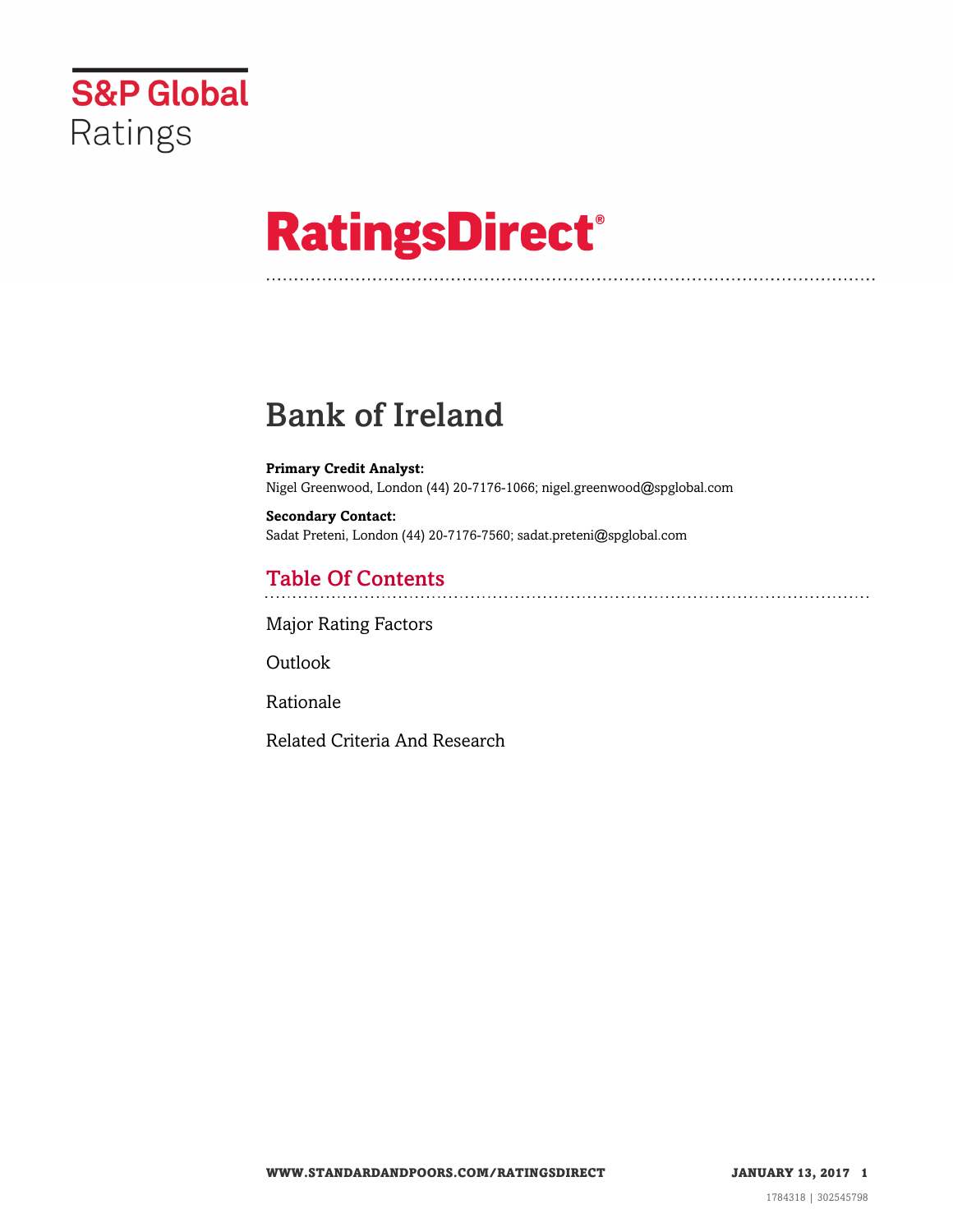# Bank of Ireland



## <span id="page-1-0"></span>Major Rating Factors

| <b>Strengths:</b>                                                                                                                                                                                                                                                                                                                                                                    | <b>Weaknesses:</b>                                                                                                                                                                                                                                                                                                                    |
|--------------------------------------------------------------------------------------------------------------------------------------------------------------------------------------------------------------------------------------------------------------------------------------------------------------------------------------------------------------------------------------|---------------------------------------------------------------------------------------------------------------------------------------------------------------------------------------------------------------------------------------------------------------------------------------------------------------------------------------|
| • Stable franchise in Ireland, with a high market share<br>across business lines and better international<br>diversity than Irish peers.<br>• Better relative asset quality performance than Irish<br>peers, which we expect to remain the case.<br>• Stable deposit base characterized by very low<br>concentration risks and a relatively low proportion<br>of corporate deposits. | • Muted growth in loan balances, which hinders future<br>preprovision earnings performance.<br>• Still-high stock of nonperforming assets relative to<br>similarly rated peers in other countries.<br>• Exposed to macroeconomic uncertainty in both the<br>U.K. and Ireland following the U.K.'s referendum<br>vote to leave the EU. |

### **Outlook: Stable**

S&P Global Ratings' stable outlook on BOI reflects our expectation that the bank will continue to steadily reduce its NPL ratio to a mid-single-digit level over the two-year outlook timeframe, and that its relatively large U.K. business will not be a source of weakness for the group.

An upgrade might follow if we deemed that BOI's subordinated buffers would exceed our 4.75% threshold for additional loss-absorbing capacity (ALAC) over a two-year horizon, or potentially longer, in response to clear regulatory requirements.

We consider a downgrade to be relatively unlikely at this time, but we could consider lowering the ratings if BOI's business and earnings predictability falters.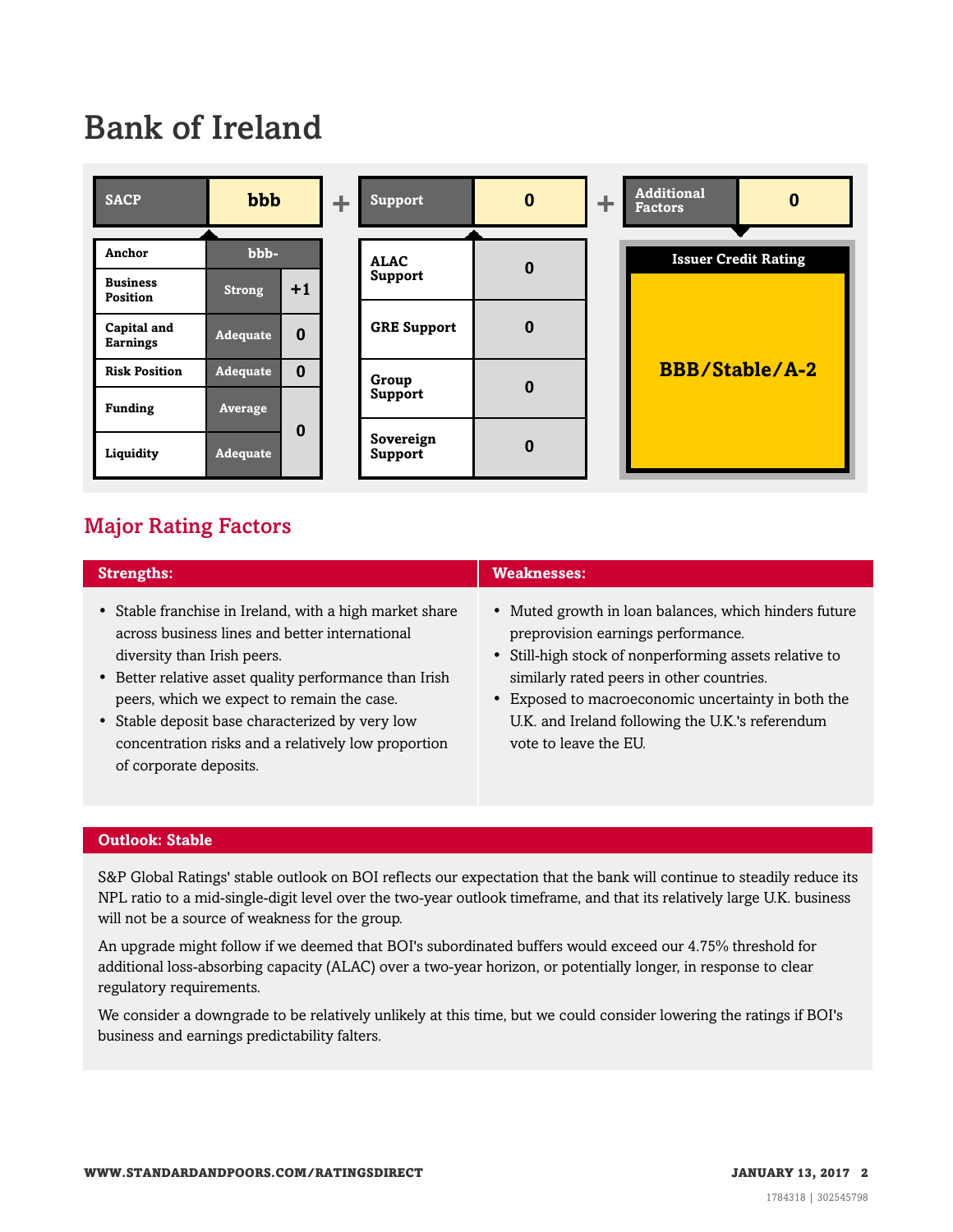### <span id="page-2-0"></span>Rationale

We regard BOI as an institution that has largely dealt with the key issues in its credit profile that arose from the financial crisis in Ireland. Its funding and liquidity profiles, capitalization, and earnings performance are today supportive of the ratings, and it has completed its deleveraging process.

That said, BOI's stock of nonperforming assets is still quite high, albeit at a lower level than Irish peers. Moreover, prospects are mixed for BOI's loan and earnings growth in the context of muted systemwide Irish loan growth and the bank's ongoing need to invest in its digital and operational capabilities. It also faces macroeconomic uncertainty in both the U.K. and Ireland following the U.K.'s referendum vote to leave the EU.

The starting point for our ratings on BOI is its 'bbb-' anchor, and our view of the economic and industry risks in Ireland and the U.K., where BOI predominantly operates. The weighted-average economic risk for BOI is based upon the geographic distribution of its customer loan exposures. The distribution is roughly 50% exposure to Ireland, 45% to the U.K., and 5% to the rest of the world. We judge the weighted-average economic risk to be closer to '5' than '4' on a scale of 1-10 (where '1' is the lowest risk and '10' is the highest). The industry risk score of '6' is solely based upon its domicile of Ireland. We then adjust for four bank-specific factors, as detailed below, in order to arrive at the 'bbb' stand-alone credit profile.

Our assessment of BOI's business position as strong reflects its resilient franchises and high market share across all retail banking and commercial banking lines in Ireland. BOI's life insurance division adds to its revenue diversity. We also believe that its U.K. business is a predictable performer, includes a useful source of customer deposits, and allows for long-term growth potential relative to the smaller Irish banking market. We consider that BOI's management team is the most stable in Ireland and the strategy is consistent. The Irish government has broadly maintained its 14% equity stake in BOI since the Irish banking system was recapitalized in 2011; we assume that this stake will disappear much more quickly than its near total ownership of BOI's closest peer, Allied Irish Banks.

We have revised up our projection of BOI's risk-adjusted capital (RAC) ratio to 9.0%-9.5% by end-2018 (from 8.5%-9.0%). This follows the upward revision of our economic risk score for Ireland to '5' from '6' in January 2017. Overall, we consider that BOI's earnings prospects are satisfactory.

Our adequate risk position assessment should be viewed in the context of peers with a similar economic risk and product mix, including Polish and New Zealand banks for example, as well as other Irish banks. We take into account BOI's more favorable overall loss experience than its Irish peers because it generally avoided the worst excesses of commercial property and other lending. Gross nonperforming assets by our calculations remain high at 10.3% as of June 30, 2016, but compare favorably with those of Irish peers, and we expect this metric to continue to reduce in 2017. We note that residential mortgages accounted for 58% of BOI's gross loan book, with an equal split between Irish and U.K. mortgages. Arrears and forbearance rates are better than Irish peers; the quality of BOI's U.K. mortgage book is broadly in line with industry averages.

We consider BOI's funding as average and its liquidity as adequate. BOI's reported loan-to-deposit ratio was 103% on June 30, 2016. Deposits are largely sourced from retail customers, and are granular in nature. Our assessment of BOI's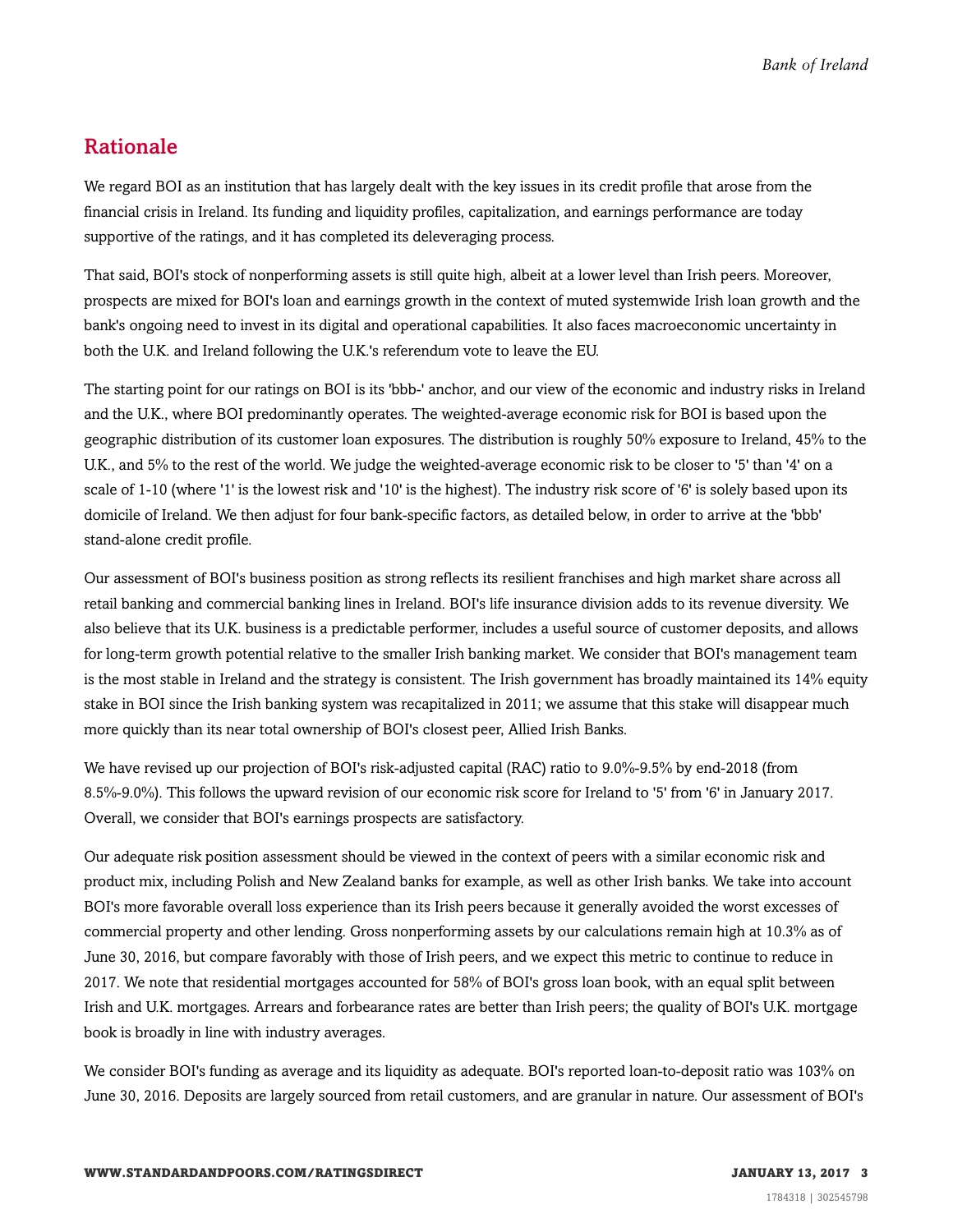stable funding metric of 106% on Dec 31, 2015, supports this view. Our metric of broad liquid assets to short-term wholesale funding was 3.9x as of the same date. We expect these metrics to remain broadly unchanged at end-2016.

On a pro forma basis, we calculate that BOI's ALAC ratio was about 2.0% of our measure of risk-weighted assets (RWA) at year-end 2015. We observed no ALAC issuance, maturities, or announced calls during 2016. Looking ahead, we do expect BOI to grow its ALAC ratio because regulatory requirements appear likely to oblige BOI to increase the buffer of instruments that we expect to be ALAC-eligible. That said, we do not incorporate any notches of ALAC uplift at this time given that guidelines from the Irish regulator on the resolution approach, build-up of bail-in capacity, and the transition timeline are pending. We also note the fairly limited track record of capital issuance by Irish banks since the financial crisis. Our threshold for one notch of ALAC support for BOI is 4.75%--this is lower than the default of 5.0% because we qualitatively adjust for BOI's insurance operations that we expect would be outside the scope of required bail-in capitalization.

## <span id="page-3-0"></span>Related Criteria And Research

### Related Criteria

- Bank Rating Methodology And Assumptions: Additional Loss-Absorbing Capacity, April 27, 2015
- Bank Hybrid Capital And Nondeferrable Subordinated Debt Methodology And Assumptions, Jan. 29, 2015
- Group Rating Methodology, Nov. 19, 2013
- Revised Market Risk Charges For Banks In Our Risk-Adjusted Capital Framework, June 22, 2012
- Banks: Rating Methodology And Assumptions, Nov. 9, 2011
- Banking Industry Country Risk Assessment Methodology And Assumptions, Nov. 9, 2011
- Bank Capital Methodology And Assumptions, Dec. 6, 2010
- Use Of CreditWatch And Outlooks, Sept. 14, 2009
- Quantitative Metrics For Rating Banks Globally: Methodology And Assumptions, July 17, 2013
- Commercial Paper I: Banks, March 23, 2004
- Use of 'C' and 'D' Issue Credit Ratings For Hybrid Capital And Payment-In-Kind Instruments, October 24, 2013
- Guarantee Criteria, Oct. 21, 2016

#### Related Research

- Various Positive Rating Actions Taken On Irish Banks On Reduced Economic Risk, Jan. 13, 2017
- Banking Industry Country Risk Assessment: Ireland, Jan. 13, 2017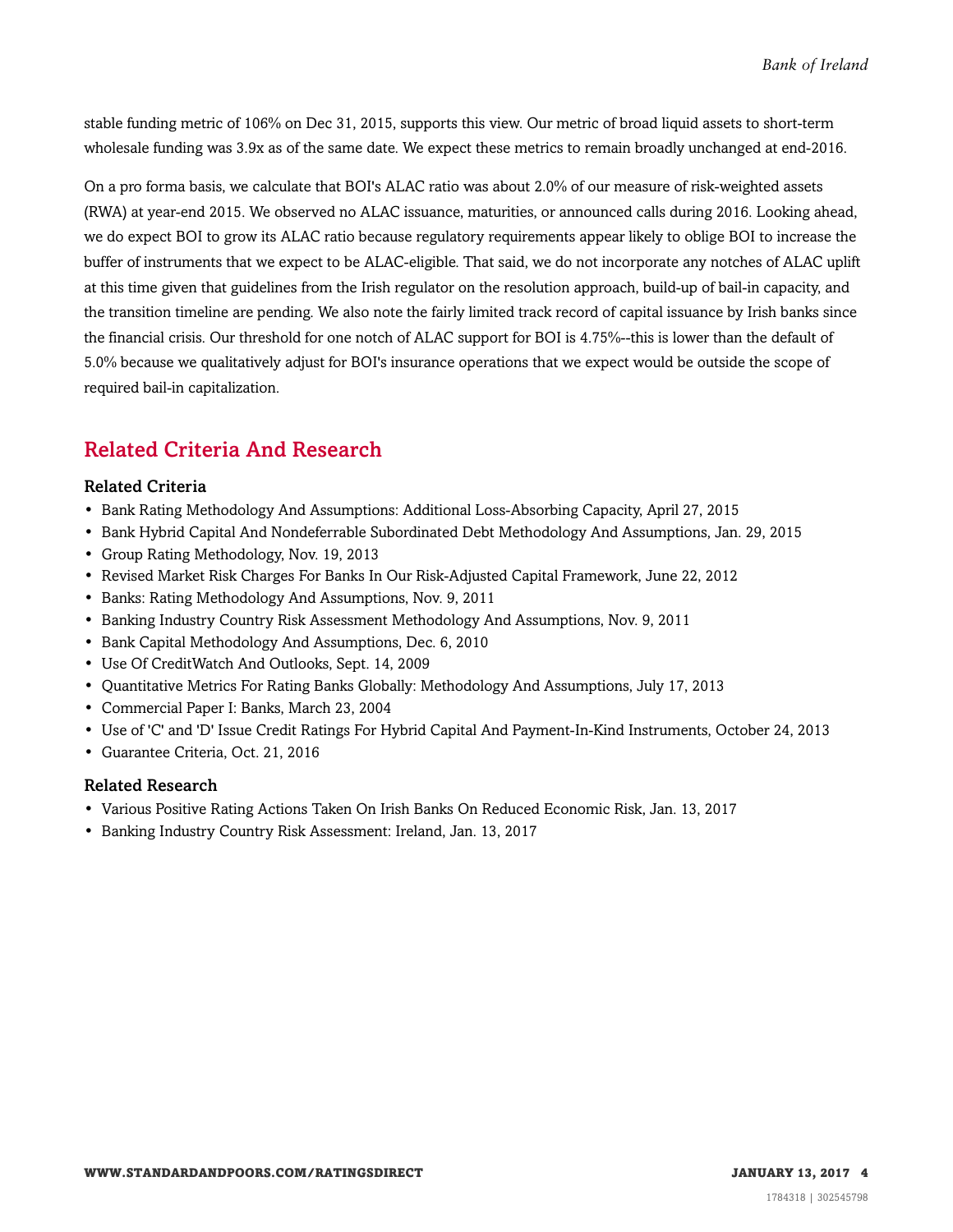| <b>Anchor Matrix</b> |                          |                |      |                          |       |      |                              |                          |                              |             |
|----------------------|--------------------------|----------------|------|--------------------------|-------|------|------------------------------|--------------------------|------------------------------|-------------|
| Industry             | <b>Economic Risk</b>     |                |      |                          |       |      |                              |                          |                              |             |
| <b>Risk</b>          | $\mathbf{1}$             | $\overline{2}$ | 3    | $\overline{4}$           | 5     | 6    | 7                            | 8                        | 9                            | 10          |
| $\mathbf{1}$         | a                        | a              | $a-$ | bbb+                     | bbb+  | bbb  | $\qquad \qquad \blacksquare$ | $\overline{\phantom{a}}$ | ٠                            | ۰           |
| $\overline{2}$       | a                        | a-             | a-   | bbb+                     | bbb   | bbb  | bbb-                         | $\overline{\phantom{a}}$ | $\overline{\phantom{a}}$     |             |
| 3                    | $a-$                     | $a-$           | bbb+ | bbb+                     | bbb   | bbb- | bbb-                         | bb+                      | $\qquad \qquad \blacksquare$ |             |
| $\overline{4}$       | bbb+                     | bbb+           | bbb+ | bbb                      | bbb   | bbb- | $bb+$                        | bb                       | bb                           | ۰           |
| 5                    | bbb+                     | bbb            | bbb  | bbb                      | bbb-  | bbb- | bb+                          | bb                       | bb-                          | $b+$        |
| 6                    | bbb                      | bbb            | bbb- | bbb-                     | bbb-  | bb+  | bb                           | bb                       | bb-                          | $b+$        |
| $\overline{7}$       | $\overline{\phantom{a}}$ | bbb-           | bbb- | $bb+$                    | $bb+$ | bb   | bb                           | bb-                      | $b+$                         | $b+$        |
| 8                    | -                        | ۰              | bb+  | bb                       | bb    | bb   | bb-                          | bb-                      | b+                           | b           |
| 9                    | ۰                        | ۰              | ۰    | bb                       | bb-   | bb-  | $b+$                         | $b+$                     | $b+$                         | $\mathbf b$ |
| 10                   | $\overline{\phantom{a}}$ | -              | ۰    | $\overline{\phantom{a}}$ | $b+$  | $b+$ | b+                           | b                        | b                            | b-          |

|  | Ratings Detail (As Of January 13, 2017) |
|--|-----------------------------------------|
|--|-----------------------------------------|

| <b>Bank of Ireland</b>                     |                   |
|--------------------------------------------|-------------------|
| <b>Counterparty Credit Rating</b>          | BBB/Stable/A-2    |
| Commercial Paper                           |                   |
| Local Currency                             | $A-2$             |
| Junior Subordinated                        | BB-               |
| Preference Stock                           | BB-               |
| Senior Unsecured                           | $A-2$             |
| Senior Unsecured                           | <b>BBB</b>        |
| Subordinated                               | $BB+$             |
| <b>Counterparty Credit Ratings History</b> |                   |
| 13-Jan-2017                                | BBB/Stable/A-2    |
| 20-Jul-2015                                | BBB-/Positive/A-3 |
| 09-Dec-2014                                | BB+/Positive/B    |
| 29-Apr-2014                                | BB+/Negative/B    |
| 16-Jul-2013                                | BB+/Stable/B      |
| 20-Jan-2012                                | BB+/Negative/B    |
| <b>Sovereign Rating</b>                    |                   |
| Ireland (Republic of)                      | $A+$ /Stable/A-1  |
|                                            |                   |

\*Unless otherwise noted, all ratings in this report are global scale ratings. S&P Global Ratings' credit ratings on the global scale are comparable across countries. S&P Global Ratings' credit ratings on a national scale are relative to obligors or obligations within that specific country. Issue and debt ratings could include debt guaranteed by another entity, and rated debt that an entity guarantees.

#### **Additional Contact:**

Financial Institutions Ratings Europe; FIG\_Europe@spglobal.com